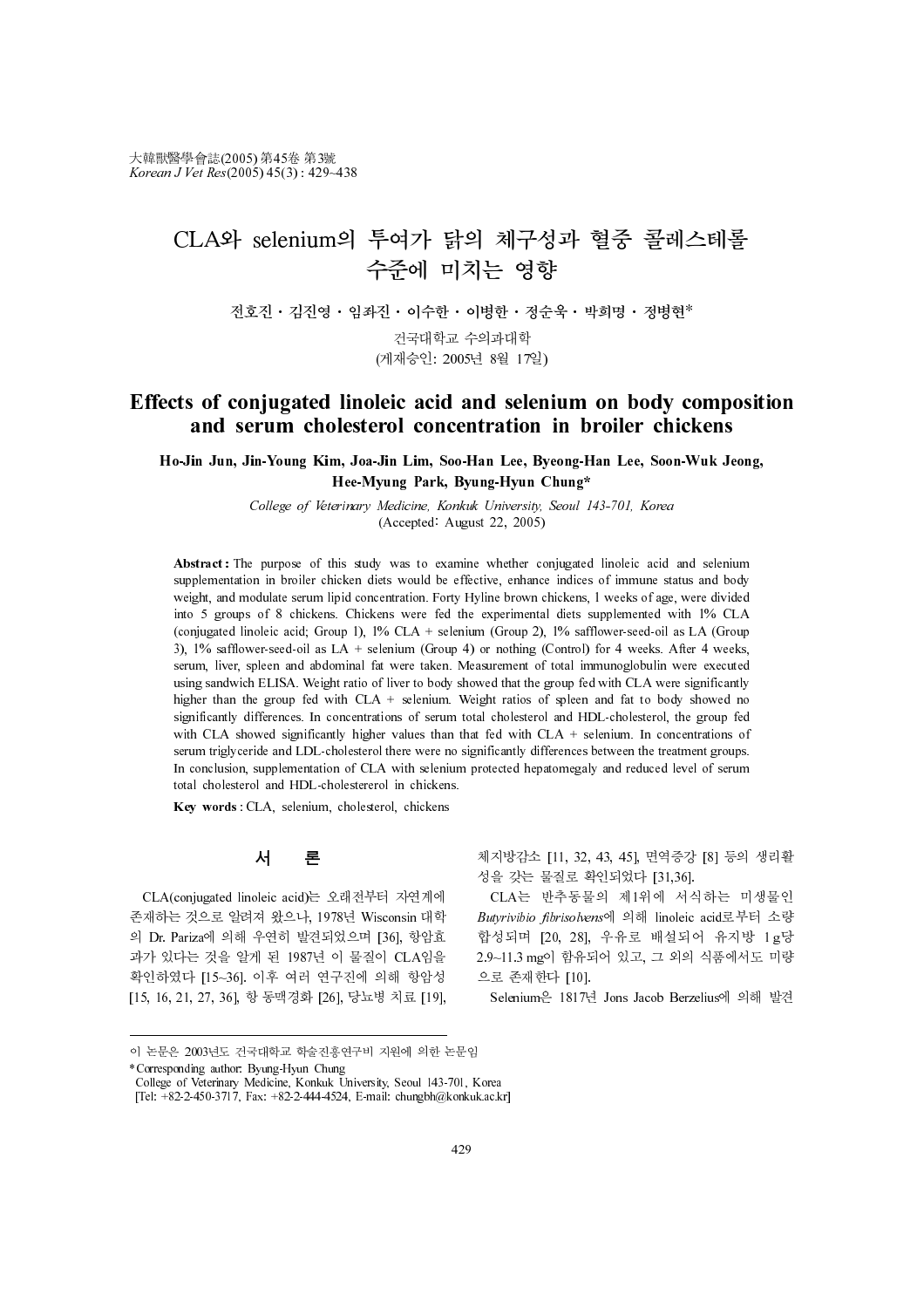되었다. 반도체, 사진복사기, 스테인레스 스틸 그리고 비 듬샴푸의 제조 등 공업용으로 광범위하게 사용되던 독 성 금속이었으나, 1957년 rat의 비타민 부족성 간괴사를 예방하는 필수 미량원소인 것이 알려졌다. Selenium은 토양과 식물에 존재하는 미량원소이나 각 나라와 지역 에 따라 다른 분포를 나타낸다 [34].

Selenium은 glutathione peroxidase(GSH-PX)의 구성성 분으로 세포의 변성 또는 괴사를 유발하는 과산화수소 와 과산화지방을 파괴시켜 세포를 보호하고 비타민 E의 유효도를 강화시킨다 [38]. 대표적인 항산화물질로 면역 기능 [35], 바이러스 감염 [42], 가축의 생산성 [44], 두 뇌활동 [4, 14, 17], 갑상선기능 [30], 심혈관계질환 [29], 항암 효과 [7] 등이 알려져 있다.

53<br><br>52 번도체, 사진복사기, 스테인레스 스틸 그리고 비<br>- Table 1. Composition and nutries<br>- 상금속이었으나, 1957년 rat의 비타민 부족성 간과사를<br>- Tracing Transies - 장범 Adverse Track Section<br>- Transies - 필요소인 것이 알려졌다. Section<br>- 모양과 식물에 존재하는 미량원소이나 각 나라와 지역 C CLA는 닭에서 콜레스테롤 함량을 낮춘 달걀의 생산 을 위한 사료 첨가제로 사용되고 있고, selenium 또한 달 걀의 신선도 향상 또는 계육의 질 향상을 위한 사료첨 가제로 이미 사용되고 있다. CLA와 selenium 모두 면역 성 향상에 대한 연구결과가 있고 서로 다른 기전으로 작 용하는 것으로 밝혀져 있으나 혼합투여에 관한 연구는 활발하지 않다.

본 실험에서는 CLA와 selenium의 혼합 투여가 닭에 서 육질과 증체 및 혈중 콜레스테롤 농도에 미치는 효 과를 확인하고자 실험하였다.

### 재료 및 방법

공시동물과 사육환경 실험동물로 1일령의 Hyline Brown종 병아리 40마리 를 분양받아 일주일 간의 적응사육 후, 실험에 사용하였 다. 각 군은 집단사육 형태로 양계용 사육장에서 사육했 으며, 스트레스로 인한 면역 반응을 줄이기 위해 부리와 발톱을 자르지 않았다. 5주간의 실험사육기간 동안 백 신접종은 하지 않았다.

실험동물실의 온도는 23±2°C로 유지되었으며, 12시간 의 명암주기를 유지하였다.

사료는 산란계 병아리용 분말사료(Purina, Korea)를 물 과 함께 자유 급여하였고 사료와 물은 하루에 한번씩 보 충해주었다. 체중측정은 9일령부터 실험 종료까지 3일 간격으로 실시하였으며 사료의 조성 및 첨가제는 Table 1과 같다.

실험에 사용한 CLA는 c9,t11-CLA와 t10,c12-CLA의 비율이 2:3인 순도 90%로, 실험에 필요한 사료 첨가 농 도인 1%를 만들기 위해 [19] w/w 퍼센트 비율로서 분 말형 사료 98.9 g에 CLA 1.1 g을 혼합하였고, selenium 은 양계사료의 첨가제로 이용되는 Sel-Plex(Alltech)을 분 말사료에 3 ppm이 되도록 혼합하였다. CLA의 대조군으

|  | Table 1. Composition and nutrient content of standard |  |  |  |
|--|-------------------------------------------------------|--|--|--|
|  | experimental diets                                    |  |  |  |

| Protein              | 18.00%    |           |
|----------------------|-----------|-----------|
| Fat                  | 2.50%     |           |
| Crude Fiber          | $6.00\%$  |           |
| A sh                 | $9.00\%$  |           |
| Calcium              | $0.85\%$  |           |
| Phosphate            | 0.60%     |           |
| Methionine + Cystein | $0.70 \%$ |           |
| Metabolizable energy |           | 2.80 Mcal |
|                      |           |           |

로 처방된 LA(linoleic acid)는 홍화씨유를 사용하였 으며, LA의 첨가 농도는 CLA와 동일한 방법으로 혼합 하여 사용하였다.

실험군의 분류와 처치 본 실험은 4개의 실험군과 1개의 대조군으로 나누었 다. CLA가 첨가된 사료를 먹인 실험군(Group 1, n=8), CLA와 selenium이 첨가된 사료를 먹인 실험군(Group 2, n=8), 홍화씨유가 함유된 사료를 먹인 실험군(Group 3, n=8), 그리고 LA와 selenium이 첨가된 사료를 먹인 실 험군(Group 4, n=8)으로 나누고, 일반 사료만을 먹인 대 조군(Control, n=8)을 두었다.

혈청 분리 및 시료분석 4주간의 실험사육기간이 지난 후 12시간 절식시킨 다 음 경정맥에서 채혈하였다. 혈액은 total cholesterol(TC), triglyceride(TG), high-density lipoprotein cholesterol(HDL) 그리고 low-density lipoprotein cholesterol(LDL)의 측정 을 위하여 vacutainer tube(BD, USA)에 담아 37°C에서 1시간 동안 보관한 다음 4°C에서 3000 rpm으로 20분 간 원심분리 시킨 후 -80°C서 냉동보관 하였다가 TC 와 TG는 혈청자동분석기(HITACHI-7600; ROCHE, Swiss)를 사용하였고, HDL과 LDL은 혈청자동분석기 (COBAS INTEGRA-700; ROCHE, Swiss)를 이용하여 Enzymatic colorimetric assay 법으로 분석하였다.

복부장기(간, 비장)와 복부지방의 분리 간과 비장은 적출한 뒤 무게를 측정하여 기록하였다. 복부지방은 총배설강으로부터 근위까지의 지방을 분리 한 뒤 무게를 측정하여 기록하였다.

통계처리 실험결과의 통계처리 및 유의성 검정은 SPSS (버전 10.0 for windows)를 이용하여 일원배치 분산분석을 하 였고, 사후검정으로는 Scheffe's test와 Dunnett's test를 이 용하였다.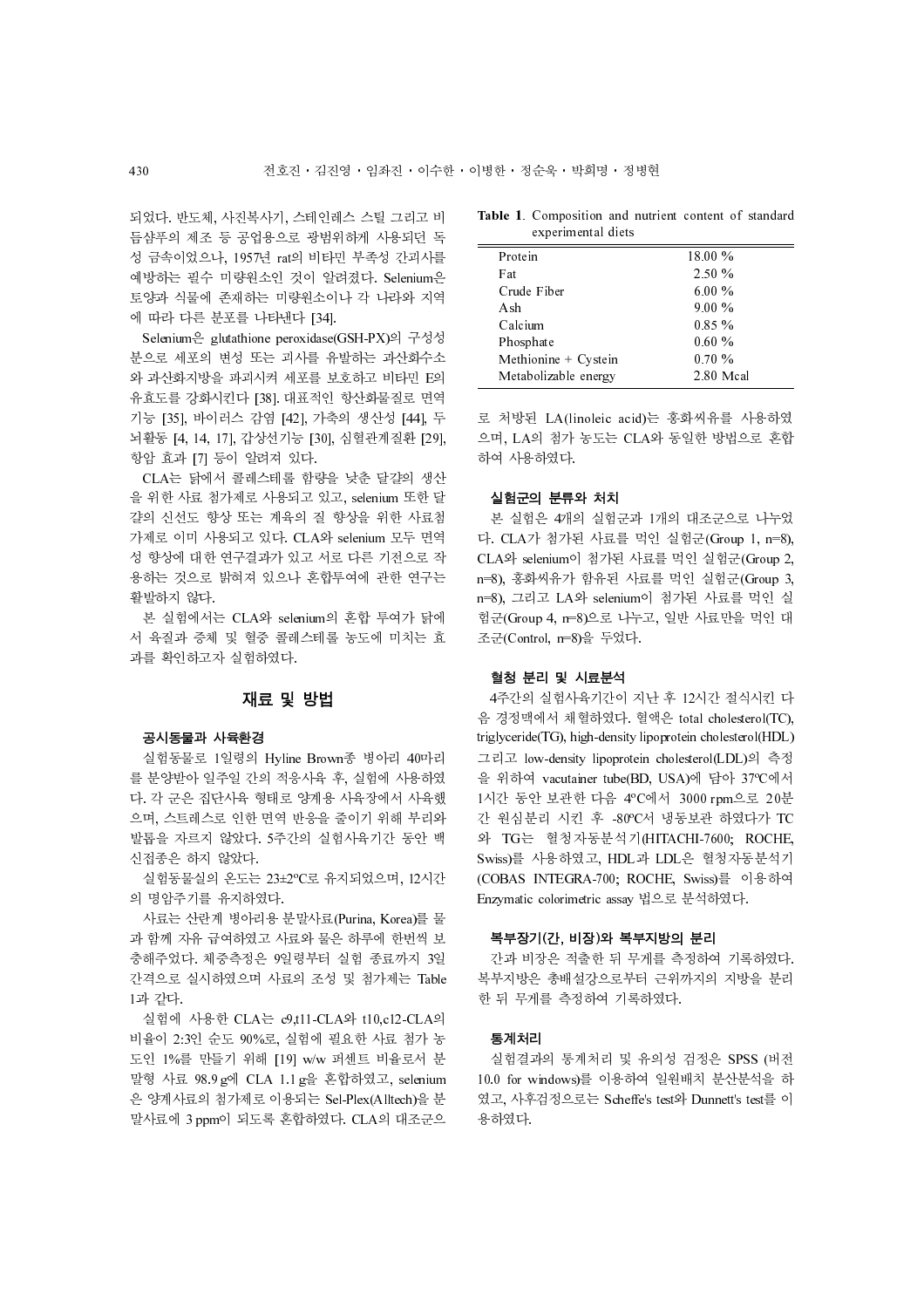## 결 과

증체량 실험기간 4주간 각 군의 체중 증가량은 Group 1, Group 2, Group 3, Group 4, 그리고 Control 군이 각각 380±40g, 370±28 g, 350±23 g, 382±18 g, 그리고 392±30 g으로 나 타났다(Fig. 1).

대조군이 가장 높은 체중 증가를 보였고, Group 4, Group 1, Group 2, Group 3의 순서로 낮은 증가량을 보 였지만 Group 3을 제외하면 각 군 간의 유의성은 인정 되지 않았다. Group 3의 경우 대조군에 비해 유의적인 감소를 보였다.

### 체중에 대한 간, 비장, 지방 무게 비율

(1) 체중에 대한 간장무게 비율

각 군에서 체중에 대한 간장무게의 백분율은 Group 1, Group 2, Group 3, Group 4, 그리고 Control 군이 각 각 2.78±0.32%, 2.45±0.22%, 2.65±0.21%, 2.42±0.17%, 그 리고 2.31±0.16%로 나타났다(Fig. 2).

CLA 단독 투여군인 Group 1과 LA 단독 투여군인 Group 3은 대조군에 비해서 각각 유의적인 증가를 보였 으나, Group 1과 Group 3과의 상호간에는 차이가 인정 되지 않았다. Selenium과 CLA를 혼합 투여한 Group 2 는 Group 1 및 Group 2에 비해 감소를 보였으나, CLA 단독 투여군인 Group 1에서만 유의성이 인정 되었다.

### (2) 체중에 대한 비장무게비율

각 군에서 체중에 대한 비장무게의 백분율은 Group 1, Group 2, Group 3, Group 4, 그리고 Control 군이 각 각 0.23±0.05%, 0.31±0.09%, 0.27±0.05%, 0.26±0.04% 그 리고 0.28±0.07%로 나타났다(Fig. 3).

Group 1에서 다른 군에 비해 큰 감소를 보였고, Group 2는 반대로 증가를 보였지만, 각 군 간의 차이에는 유의 성이 인정되지 않았다.

(3) 체중에 대한 지방무게 비율

각 군에서 체중에 대한 지방무게의 백분율은 Group 1, Group 2, Group 3, Group 4, 그리고 Control 군이 각 각 0.51±0.16%, 0.42±0.22%, 0.59±0.27%, 0.32±0.12% 그 리고 0.36±0.18%로 나타났다(Fig. 4).

CLA와 selenium의 투여가 닭의 체구성과 혈중 콜레스테롤 수준에 미치는 영향 431 LA 단독 투여군인 Group 3은 대조군에 비해 두드러 진 증가가 보였고, CLA 및 LA 단독 투여군인 Group 1 과 Group 3에 비해 selenium 혼합 투여군인 Group 2와 Group 3에서는 감소가 보였으나, 각 군 간의 차이에는 유의성이 인정되지 않았다.

### $\overline{a}$ 흔ㅎ 블레스테롤<br>④ 포스

(1) TC

각 군의 TC 농도는 Group 1, Group 2, Group 3, Group 4, 그리고 대조군이 각각 164±15 mg/dl, 135±10 mg/dl, 172±14 mg, 138±10 mg/dl 그리고 132±15 mg/dl로 나타 났다(Fig. 5).



Fig. 1. Changes of the body weights. G1 : group fed diet supplemented with 1% CLA, G2 : group fed diet supplemented with 1% CLA + Selenium, G3 : group fed diet supplemented with 1% safflower-seed-oil, G4 : group fed diet supplemented with 1% safflower-seed-oil + Selenium, C : group fed diet supplemented with nothing. Each bar represents the mean change of the body weight and Y error bar is expressed as means $\pm$ SE (n=8).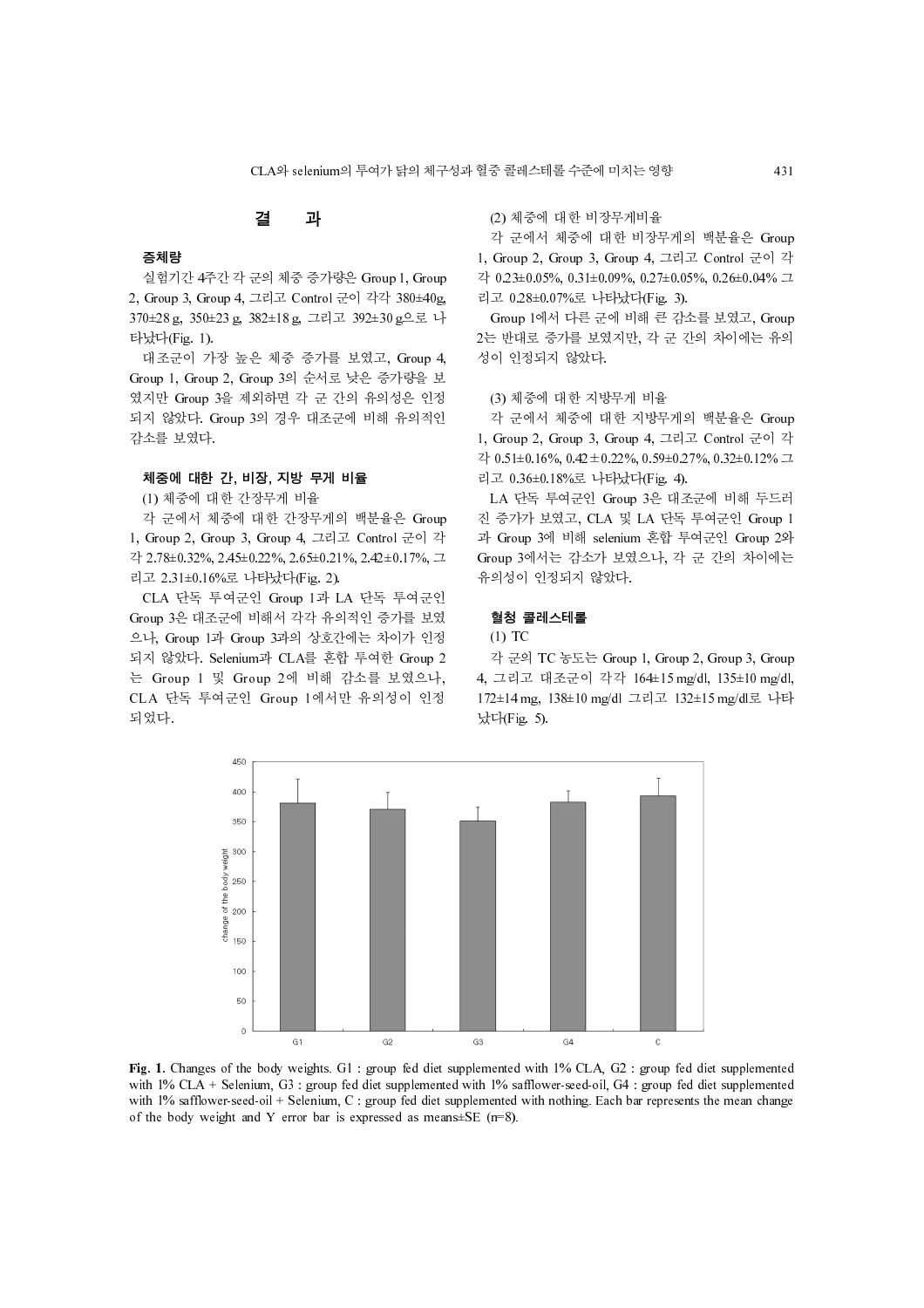

Fig. 2. Weight ratios of liver to body. Group 1 : group fed diet supplemented with 1% CLA, Group 2 : group fed diet supplemented with 1% CLA + Selenium, Group 3 : group fed diet supplemented with 1% safflower-seed-oil, Group 4: group fed diet supplemented with 1% safflower-seed-oil + Selenium, C : group fed diet supplemented with nothing. Each bar represents the mean weight ratio of liver to body and Y error bar is expressed as means±SE (n=8).



Fig. 3. Weight ratios of spleen to body. Group 1 : group fed diet supplemented with 1% CLA, Group 2 : group fed diet supplemented with 1% CLA + Selenium, Group 3 : group fed diet supplemented with 1% safflower-seed-oil, Group 4 group fed diet supplemented with 1% safflower-seed-oil + Selenium, C : group fed diet supplemented with nothing. Each bar represents the mean weight ratio of spleen to body and Y error bar is expressed as means±SE (n=8).

CLA 단독 투여군인 Group 1과 LA 단독 투여군인 Group 3은 selenium 혼합 투여군 및 대조군에 대해 유 의적인 증가를 보였다. 그러나 CLA 투여군과 LA 투여 군 간의 유의성은 인정되지 않았다.

각 군의 triglyceride는 Group 1, Group 2, Group 3, Group 4, 그리고 Control 군이 각각 20±2 mg/dl, 20±2 mg/dl, 22±4 mg/dl, 18±1 mg/dl 그리고 18±3 mg/dl로 나 타났다(Fig. 6).

LA 단독 투여군인 Group 3이 대조군에 비해 두드러 진 증가를 보였고, CLA 단독 투여군인 Group 1은 CLA

(2) TG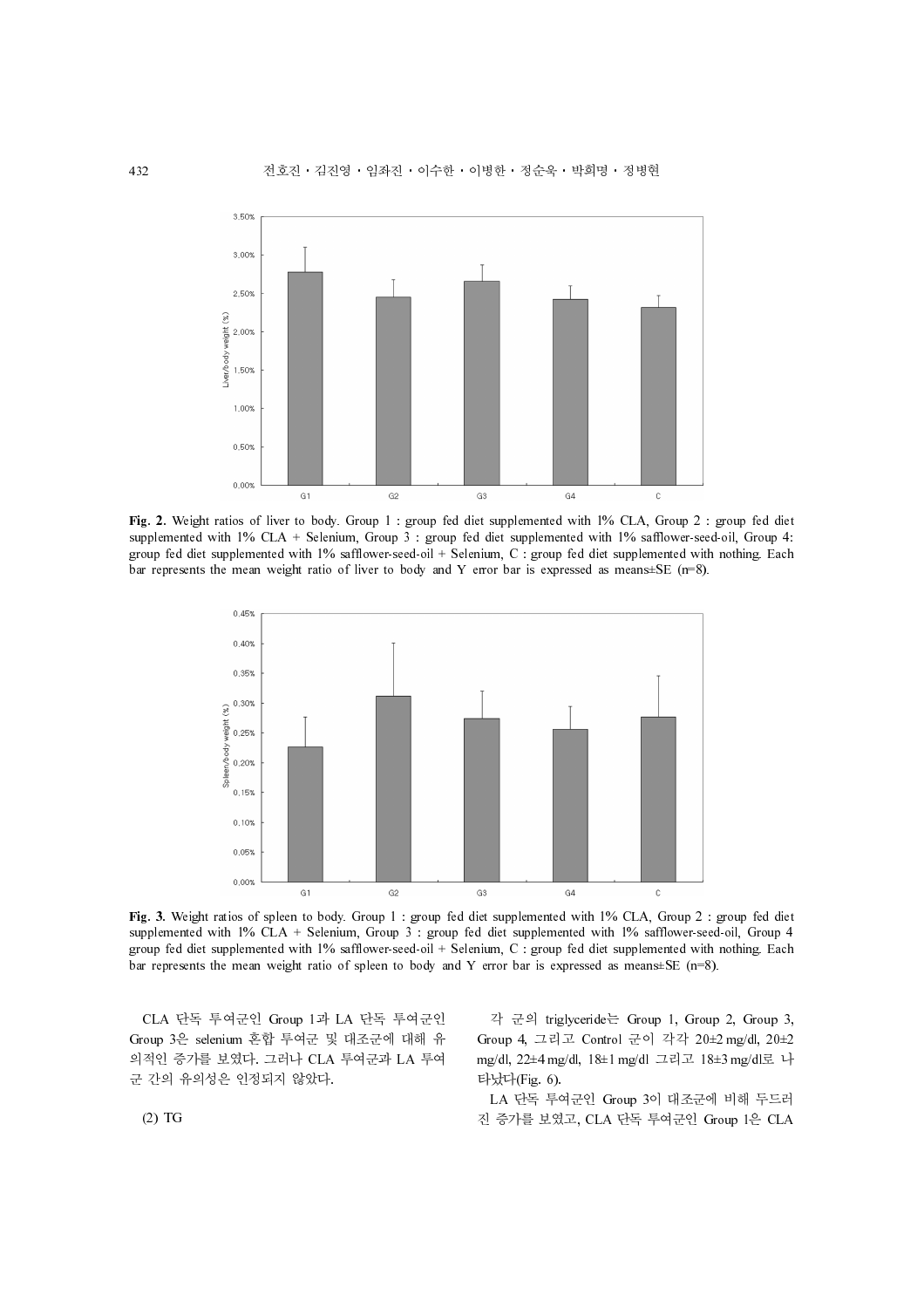

Fig. 4. Weight ratios of fat to body. Group 1 : group fed diet supplemented with 1% CLA, Group 2 : group fed diet supplemented with 1% CLA + Selenium, Group 3 : group fed diet supplemented with 1% safflower-seed-oil, Group 4 : group fed diet supplemented with 1% safflower-seed-oil + Selenium, C : group fed diet supplemented with nothing. Each bar represents the mean weight ratio of fat to body and Y error bar is expressed as means±SE (n=8).



Fig. 5. Total Cholesterol. G1 : group fed diet supplemented with 1% CLA, G2 : group fed diet supplemented with 1% CLA + Selenium, G3 : group fed diet supplemented with 1% safflower-seed-oil, G4 : group fed diet supplemented with 1% safflower-seed-oil + Selenium, C : group fed diet supplemented with nothing. Each bar represents the mean serum total cholesterol concentration and Y error bar is expressed as means±SE (n=8).

와 selenium 혼합 투여군인 Group 4 및 대조군에 비해 약간의 증가를 보였지만, 각 군 간의 차이는 유의성이 인정되지 않았다.

### (3) HDL

각 군의 HDL 농도는 Group 1, Group 2, Group 3,

Group 4, 그리고 Control 군이 각각 110±11 mg/dl, 86±11 mg/dl, 11713 mg/dl, 86±9 mg/dl 그리고 83±10 mg/dl로 나타났다(Fig. 7).

각 군 간의 차이는 유의성이 인정되었으며, CLA 및 LA 단독 투여군인 Group 1과 Group 3은 selenium 혼합 투여군인 Group 2와 Group 4에 대해 유의적인 증가를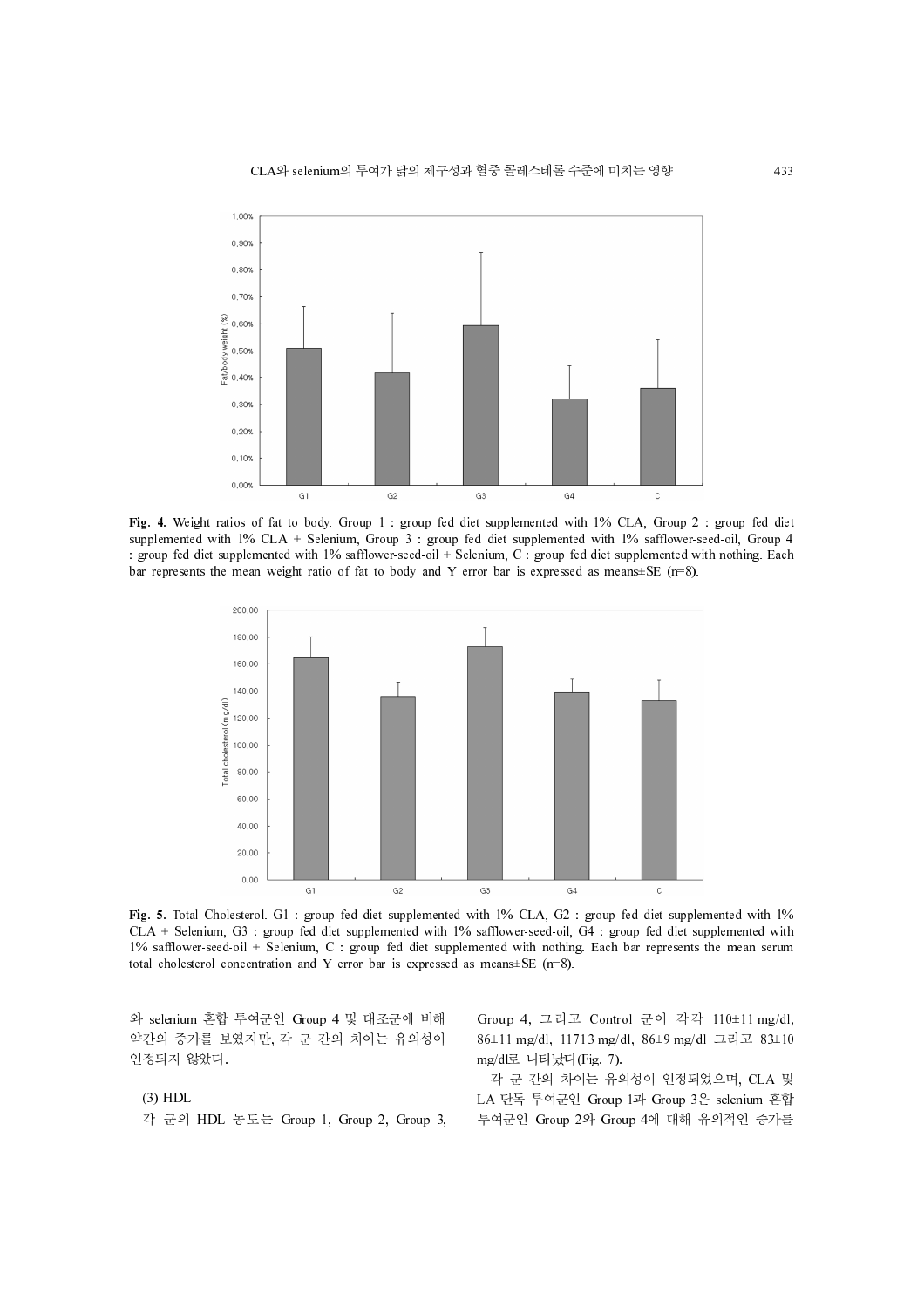

Fig. 6. Serum triglyceride(TG) concentrations. G1 : group fed diet supplemented with 1% CLA, G2 : group fed diet supplemented with 1% CLA + Selenium, G3 : group fed diet supplemented with 1% safflower-seed-oil, G4 : group fed diet supplemented with 1% safflower-seed-oil + Selenium, C : group fed diet supplemented with nothing. Each bar represents the mean serum triglyceride concentration and Y error bar is expressed as means $\pm$ SE (n=8).



Fig. 7. Serum HDL-cholesterol concentrations. G1 : group fed diet supplemented with 1% CLA, G2 : group fed diet supplemented with 1% CLA + Selenium, G3 : group fed diet supplemented with 1% safflower-seed-oil, G4 : group fed diet supplemented with 1% safflower-seed-oil + Selenium, C : group fed diet supplemented with nothing. Each bar represents the mean serum HDL-cholesterol concentration and Y error bar is expressed as means $\pm$ SE (n=8).

보였다. 그러나 Group 1과 Group 3의 상호간의 유의성 은 인정되지 않았다.

### (4) LDL

각 군의 LDL 농도는 Group 1, Group 2, Group 3, Group 4, 그리고 Control군이 각각 40±6 mg/dl, 32±3 mg/dl, 51±30 mg/dl, 34±3 mg/dl 그리고 31±7 mg/dl로 나타났다 (Fig. 8).

CLA 및 LA 단독 투여군인 Group 1 및 Group 3에 비 해 selenium 혼합 투여군인 Group 2 및 Group 4에서는 감소를 보였지만, 각 군 간의 차이는 유의성이 인정되지 않았고, Group 3만이 대조군에 비해 유의적인 증가를 보 였다.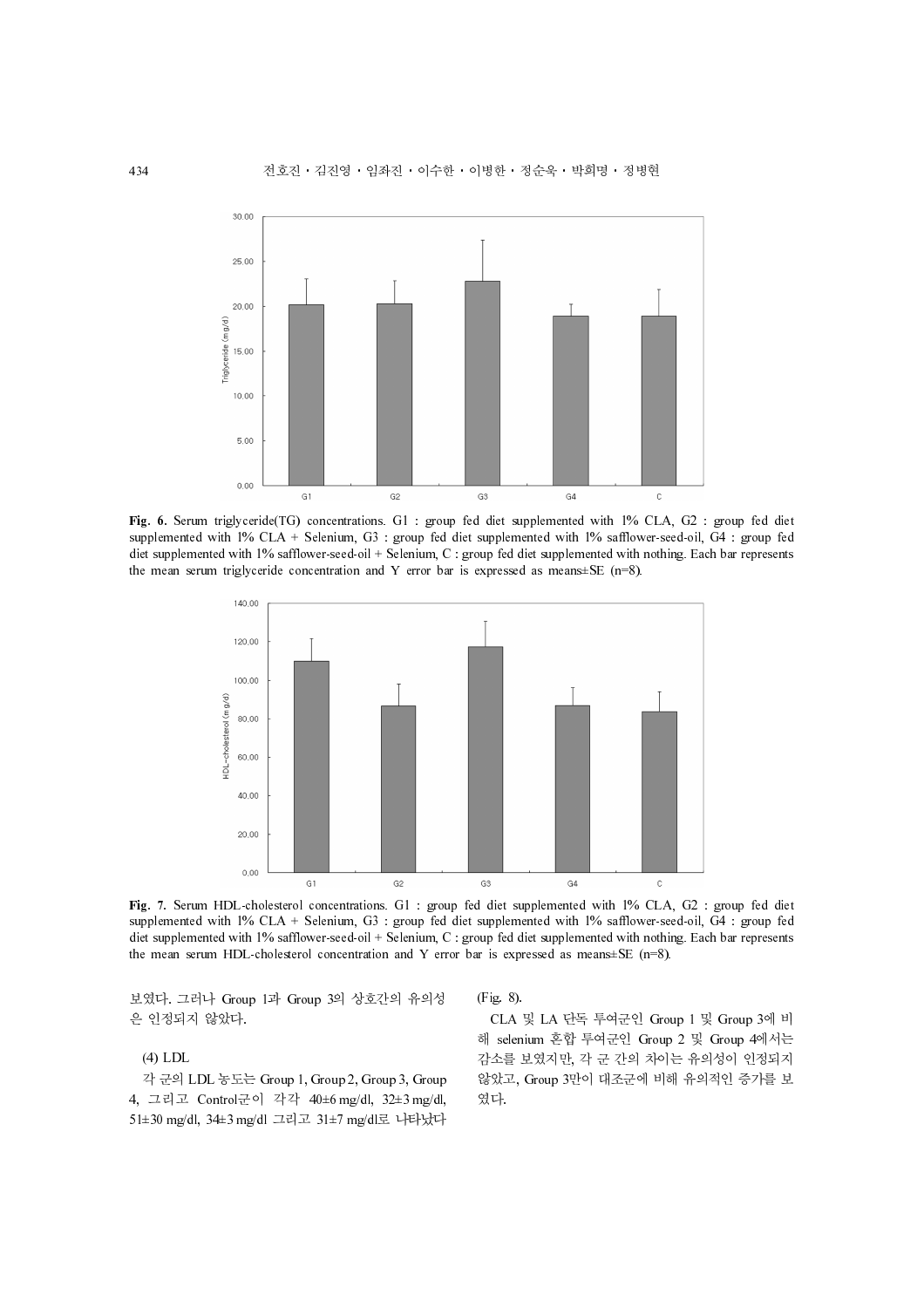

Fig. 8. Serum LDL-cholesterol concentrations. G1 : group fed diet supplemented with 1% CLA, G2 : group fed diet supplemented with 1% CLA + Selenium, G3 : group fed diet supplemented with 1% safflower-seed-oil, G4 : group fed diet supplemented with 1% safflower-seed-oil + Selenium, C : group fed diet supplemented with nothing. Each bar represents the mean serum LDL-cholesterol concentration and Y error bar is expressed as means±SE (n=8).

## 그 그

CLA는 닭에서 농도에 비례하는 체중감소 효과를 나 타내고 [12], 생쥐에서도 체중감소 효과를 나타낸다 [22]. 한편, selenium의 투여로 닭에서 체중의 감소가 야기되 었다는 보고가 있다 [25]. 본 실험에서는 전 군에서 대 조군보다 낮은 체중증가를 보였으나, 유의성은 인정되 지 않았다. 다만 LA만을 투여한 군에서 체중에 대한 지 방의 비율은 가장 높았으나, 증체율은 현저히 낮은 현상 을 보였다.

CLA는 지방의 간 대사를 촉진시키는 결과 체지방 감 소를 나타내며 [2], CLA에 의해 야기된 간에서의 지방 축적은 축종에 따라 차이가 있다. CLA가 보충된 사료 를 섭취한 생쥐는 지질 축적으로 인해 명백하게 간이 종 대 된다 [3, 43]. 반면에 햄스터에서는 간비대가 지질 축 적에 의한 것이 아닌 것으로 보고하였고 [9], 렛트나 돼 지는 지질 축적이나 간 무게의 증가가 없다 [31]. 닭에 서는 CLA의 급여가 간에서의 지방 축적을 감소시킨다 는 결과 [1]와 간조직의 지질 함량을 증가시킨다는 보고 가 있다 [5]. 또한 selenium은 조류에서 간의 무게를 증 가시킨다는 보고가 있다 [25].

본 실험에서는 체중에 대한 간의 무게 비율을 볼 때, CLA와 LA 투여군에서 증가를 나타내는 것을 볼 수 있 다. 반면에 selenium의 혼합 투여군에서는 증가가 일어 나지 않은 것을 볼 수 있었는데, CLA 단독 투여군에 비

해 CLA와 selenium의 혼합 투여군에서는 감소를 나타 낸 것으로 보아, selenium의 투여가 CLA 및 LA의 섭취 에 의한 간의 비대를 완화시키는 것으로 생각되어진다. 1% CLA를 투여했을 때, 렛트에서 비장의 무게가 증

가한다고 알려져 있지만 [37], 본 실험에서 체중에 대한 비장 무게의 변화는 유의성을 나타내지 않았다. CLA는 닭 [42], 생쥐 [32-45], 렛트 [19] 및 돼지 [13]에서 체지 방 감소 효과가 있는 것으로 알려져 있다. 비록 사료 섭 취량의 감소에 중요한 역할을 하지만, 지방저장소인 adipocytes와 주요 지방연소 기관인 골격근세포에 직접 적으로 큰 영향을 준다고 한다 [33]. 이와 같이 서로 다 른 요인들과의 관계는 명확하지 않지만, CLA가 지방대 사에 영향을 미치고 [33], 세포소멸에 의한 지방조직의 감소와 지방이영양증을 일으키기도 한다 [43].

본 실험에서는 LA 단독 투여군에 비해 CLA 단독 투 여군의 복강 지방의 비율이 낮고, selenium 혼합 투여군 의 경우, 단독 투여군에 비해서 추가적인 지방의 감소를 볼 수 있었으나, 각 군 간의 차이에서 유의성은 인정되 지 않았다. 이는 1% 농도의 CLA 투여시 대조군에 비 해 복강 지방의 감소가 없었다는 실험 결과와 일치했으 며 [12], selenium의 투여로 고지방 식이에 의한 atheroma 를 예방한다는 결과 [23]와 연관이 있는 것으로 보인다. CLA는 혈중 지질과 콜레스테롤 농도를 감소시키는데 [23] 이는, 소장의 acyl coA : cholesterol acyltransferase 활동도를 감소시켜, 그 결과 콜레스테롤의 에스테르화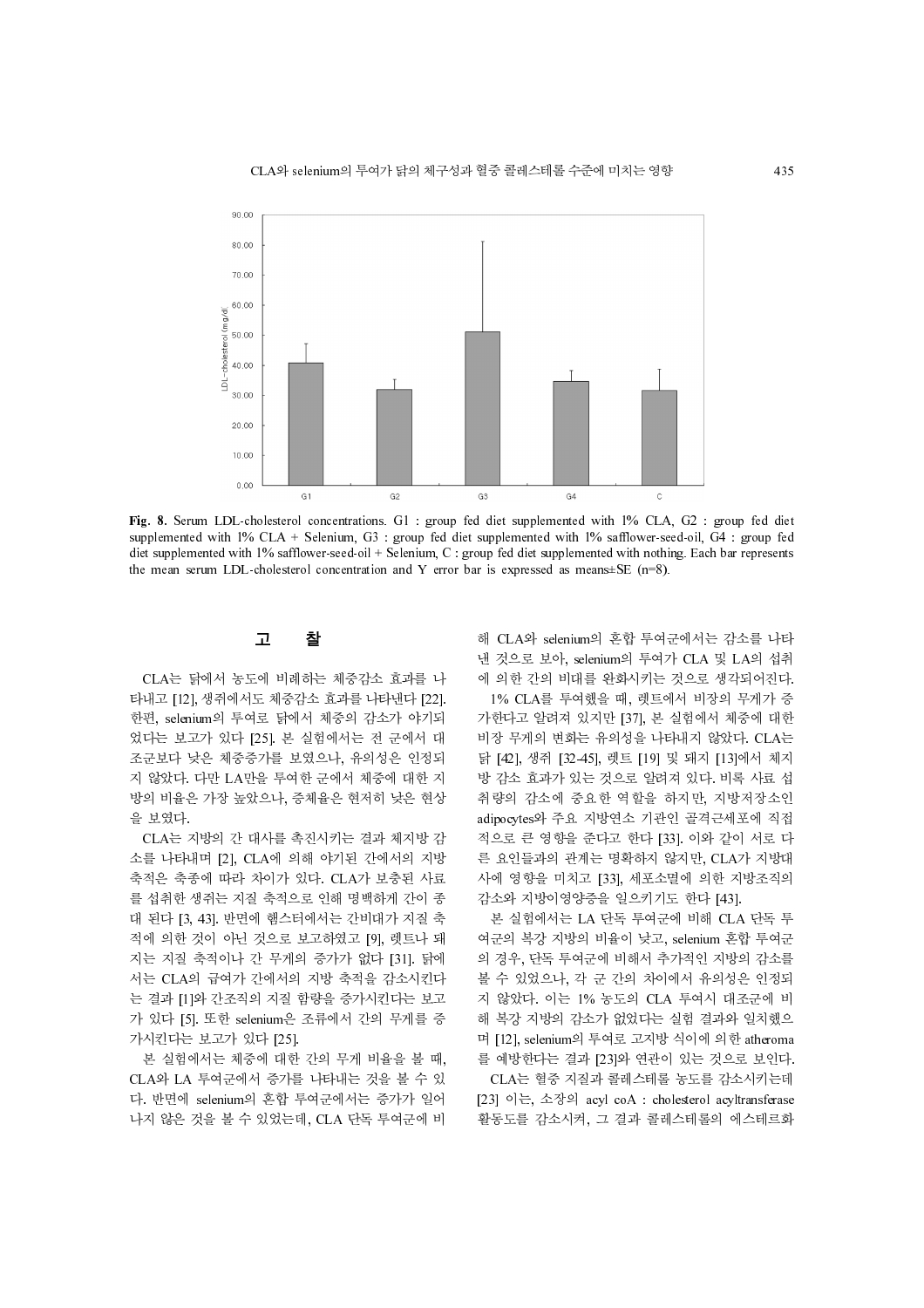가 감소되어 혈액내 콜레스테롤의 흡수가 감소되고, 분 변내 콜레스테롤의 배출 증가에 의해 혈중 콜레스테롤 이 감소된다는 것이라 한다 [6]. 또 다른 설명으로 t10, c12-CLA 이성질체에 의해 TG를 LDL로 전환시키는 세 포내 lipoprotein lipase 활성도의 억제에 의해 LDL가 감 소한다고 하였다 [46].

7) 감소되어 협력해 활레스테롤의 흡수가 감소되고, 분류 경의지 않았다(P>0.05)<br>한 관계 대통령 이상의 결과로 보아 닭에서의 검사되었다.<br>이상 결과로 이상 경제에서 이해 활동 플레스테롤 이상의 결과로 보아 닭에서의<br>이상 검사 이상 결과로 보아 닭에서의 이상의 결과로 보아 닭에서의<br>2014. 이상 결과 발생 TC와 HA의 단독 본 20일 11월 12월 22일 12월 12월 12월 12월 본 실험에서는 CLA와 LA의 단독 투여군에서 대조군 에 비해 뚜렷한 TC와 HDL의 상승을 보였다. 이는 혈 중 TC와 HDL이 1% 농도의 CLA를 급여했을 때 최고 수준에 도달했다는 실험 결과와 일치했다 [41]. 또한 selenium의 혼합 투여군에서는 대조군과 비슷한 수준의 TC와 HDL 농도를 보였는데, selenium이 CLA와 LA에 의한 콜레스테롤의 증가를 억제하는 것으로 생각된다. TG의 농도 변화는 유의성이 인정되지 않았다. 본 실험 에서의 LDL의 농도 변화를 살펴보면, LA 단독 투여군 에서 눈에 띄는 증가를 보였고, CLA 단독 투여군에서 도 증가된 것을 볼 수 있었다. 또한 selenium 혼합 투여 군에서는 상대적인 감소를 나타내어 HDL에서와 비슷한 결과가 나타났으나 LA 단독 투여군을 제외하면 각 군 간의 유의성은 인정되지 않았다.

닭에서 CLA에 의한 간 비대와 복강 지방의 증가 및 콜레스테롤 농도의 상승을 selenium이 감소시키는 것으 로 생각되어, 사료첨가제로서 CLA와 selenium의 혼합 투여는 긍정적일 것으로 생각된다.

# 결 론

 체지방 감소 및 콜레스테롤 저 함량 계란의 생산을 위해 사료첨가제로 급여하는 CLA와 계란 및 계육의 품 질향상을 위해 사료첨가제로 이용되는 selenium의 혼합 투여에 대한 영향을 알아보기 위하여 CLA 또는 LA가 첨가된 사료, CLA 또는 LA와 selenium이 첨가된 사료 그리고 일반 사료를 4주간 닭에게 자유 급여시킨 후 체 중 변화와 각 장기의 무게를 측정하고, 혈청 콜레스테롤 과 TG의 농도변화를 확인한 결과를 요약하면 다음과 같다.

- (1) CLA와 LA 투여군은 간의 무게가 증가했다  $(P<0.05)$ .
- (2) Selenium 혼합 투여군은 CLA 및 LA 투여군에 비 해 간의 무게가 감소했다(P<0.05).
- (3) CLA와 LA 투여군은 혈청 TG 및 HDL농도가 증 가했다(P<0.05).
- (4) Selenium 혼합 투여군은 CLA 및 LA 투여군에 비 해 혈청 TC 및 HDL의 농도가 감소했다(P<0.05).
- (5) CLA와 LA 및 selenium 투여군은 대조군에 비해 TG는 약간 증가하였으나 각 군간의 유의성은 인

### 정되지 않았다(P>0.05).

이상의 결과로 보아 닭에서의 CLA의 투여는 체중에 대한 간과 복강 지방의 비율 및 콜레스테롤의 증가를 유 발하며, selenium의 혼합 투여는 이러한 CLA에 의한 변 화를 감소시키는 것으로 확인되었다.

## 참고문헌

- 1. Badinga L, Selberg KT, Dinges AC, Corner CW, Miles RD. Dietary conjugated linoleic acid alters hepatic lipid content and fatty acid composition in broiler chickens. Poult Sci 2003, 82, 111-116.
- 2. Belury MA, Kempa-Steczko A. Conjugated linoleic acid modulates hepatic lipid composition in mice. Lipids 1997, 32, 199-204.
- 3. Belury MA, Moya-Camarena SY, Liu K, Heuvel JPV. Dietary conjugated linoleic acid induces peroxisome specific enzyme accumulation and ornithine decarboxylase activity in mouse liver. J Nutr Biochem 1997, 8, 579-584.
- 4. Benton D, Cook R. Selenium supplementation improves mood in a double-blind crossover trial. Biol Psychiatry 1991, 29, 1092-1098.
- 5. Cherian G, Holsonbake TB, Goeger MP, Bildfell R. Dietary CLA alters yolk and tissue FA composition and hepatic histopathology of laying hens. Lipids 2002, 37, 751-757.
- 6. Chi H, Thomas Y, Lin Y, Yu H, Jun W, Zhen-Yu C. Dietary conjugated linoleic acid mixture affects the activity of intestinal acyl coenzyme A: cholesterol acyltransferase in hamsters. Br J Nutr 2000, 84, 935- 941.
- 7. Clark LC, Combs GFJr, Turnbull BW. Effects of selenium supplementation for cancer prevention in patients with carcinoma of the skin. A randomized controlled trial. Nutritional Prevention of Cancer Study Group, JAMA 1996, 276, 1957-1963 Erratum in: JAMA 1997, 277, 1520.
- 8. Cook ME, Miller CC, Pariza MW. Immune modulation by altered nutrient metabolism: nutritional control of immune-induced growth depression. Poultry Sci. 1993, 72, 1301-1305.
- 9. de Deckere EAM, van Amelsvoort JMM, McNeil GP, Jones P. Effects of conjugated linoleic acid (CLA) isomers on lipid levels and peroxisome proliferation in the hamster. Br J Nutr 1999, 82, 309-317.
- 10. Decker EA. The Pole of phenolics, conjugated linoleic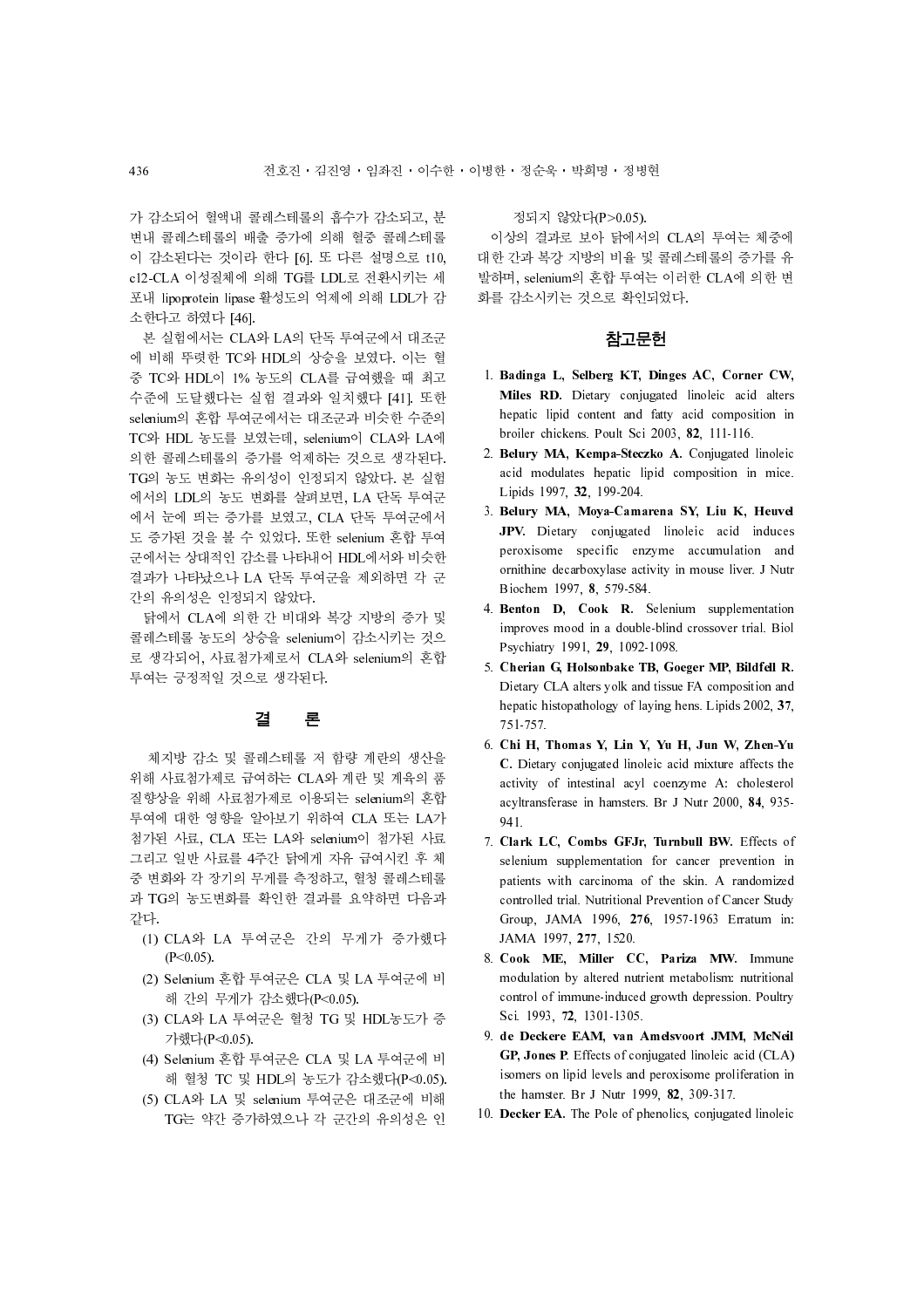acid, carnosine, and pyrroloquinoline quinone as nonessential dietary Antioxidants. Nutr Rev 1995, 53, 49-58.

- 11. Delany JP, Blohm F, Truett AA, Scimeca JA, West DB. Conjugated linoleic acid rapidly reduces body fat content in mice without affecting energy intake. Am J Physiol 1999, 276, R1172-R1179.
- 12. Du M, Ahn DU. Effect of dietary conjugated linoleic acid on the growth rate of live birds and on the abdominal fat content and quality of broiler meat. Poult Sci 2002, 81, 428-433.
- 13. Dugan ME, Aalhus, JL, Schaefer AL, Kramer JKG. The effect of conjugated linoleic acid on fat to lean repartitioning and feed conversion in pigs. Can J Ani Sci 1997, 77, 723-725.
- 14. Finley JW, Penland JG. Adequacy or deprivation of dietary selenium in healthy men: clinical and psychological findings. J Trace Elem Exp Med 1998, 11, 11-27.
- 15. Ha YL, Grimm NK, Pariza MW. Anticarcinogens from fried ground beef : hear-altered derivatives of linoleic acid. Carcinogenesis 1987, 8, 1881-1887.
- 16. Ha YL, Storkson J, Pariza MW. Inhibition of benzo(a)pyrene - induced mouse forestomach neoplasia by conjugated dienoic derivatives of linoleic acid. Cancer Res 1990, 50, 1097-1101.
- 17. Hawkes WC, Hornbosterl L. Effects of dietary selenium on mood in healthy men living in a metabolic research unit. Biol Psychiatry 1996, 39, 121-128.
- 18. Hayek MG, Han SN, Wu D, Watkins BA, Meydani M, Dorsey JL, Smith DE, Meydani SN. Dietary conjugated linoleic acid influences the immune response of young and old C57BL/6NCrlBR mice. J Nutr 1999, 129, 32-38.
- 19. Houseknecht KL, Vanden Heuvel JP, Moya-Camarena SY, Portocarrero CP, Peck LW, Nickel KP, Belury MA. Dietary conjugated linoleic acid normalizes impaired glucose tolerance in zucker diabetic fatty fa/fa Rat. Biochem Biophys Res Comm 1998, 244, 678-682.
- 20. Hughes PE, Hunter WJ, Tove SB. Biohydrogenation of unsaturated fatty acids. J Biol Chem 1982, 257, 3643-3649.
- 21. Ip C, Chin SF, Scimeca JA, Pariza MW. Mammary cancer prevention by conjugated dienoic derivative of linoleic acid. Cancer Res 1991, 51, 6118-6124.
- 22. Peters JM, Park YH, Gonzalez FJ, Pariza MW.

Influence of conjugated linoleic acid on body composition and target gene expression in peroxisome proliferator-activated receptor α-nell mice. Biochim Biophys Acta. 1533. 2001, 233-242.

- CONFIRENTIATE UP 18 A Selection and target generation and target generations and periodic acid on body<br>
In Truet AA, Scinness JA, West<br>
proposition and target gene expression in peroxisome<br>
profilerato-actived receptor act 23. Kang BP, Mehta U, Bansal MP. Selenium supplementation protects from high fat diet-induced atherogenesis in rats: role of mitogen stimulated lymphocytes and macrophage NO production. Indian J Exp Biol 2001, 39, 793-797.
	- 24. Kelley DS, Taylor PC, Rudolph IL, Benito P, Nelson GJ, Mackery BE, Erickson KL. Daitary conjugated linoleic acid did not alter immune status in young healthy women. Lipids 2000, 35, 1065-1071
	- 25. Khan MZ, Szarek J, Markiewicz K. Effects of oral administration of toxic levels of lead and selenium upon concentration of different elements in the liver of broiler chicks. Zentralbl Veterinarmed 1993, 40, 652- 664.
	- 26. Lee KN, Kritchevsky D, Pariza MW. Conjugated linoleic acid and atherosclerosis in rabbits. Atherosclerosis. 1994, 108, 19-25.
	- 27. Liew C, Schut HA, Chin SF, Pariza MW, Dashwood RH. Protection of conjugated linoleic acids against 2 amino-3-methlimidazo [4,5-f] quinoline-induced colon carcinogenesis in the F344 rat: a study of inhibitory mechanisms. Carcinogenesis 1995, 16, 3037-3043.
	- 28. Mir Z, Rushfeldt ML, Mir PS, Paterson LJ, Weselake RJ. Effect of dietary supplementation with either conjugated linoleic acid (CLA) or linoleic acid rich oil on the CLA content of lamb tissue. Small Rumin Res 2000, 36, 25-31.
	- 29. Néve J. Selenium as a risk factor for cardiovascular diseases. J Cardiovasc Risk 1996, 3, 42-47.
	- 30. Olivieri O, Girelli D, Azzini M. Low selenium status in the elderly influences thyroid hormones. Clin Sci. 1995, 89, 637-642.
	- 31. Pariza MW, Park Y, Cook ME. The biologically active isomers of conjugated linoleic acid. Prog Lipid Res 2001, 40, 283-298.
	- 32. Park Y, Albright KJ, Liu W, Storkson JM, Cook ME, Pariza MW. Effect of conjugated linoleic acid on body composition changes in mice. Lipids 1997, 32, 853-858.
	- 33. Park Y, Storkson JM, Albright KJ, Liu W, Pariza MW. Evidence that the trans-10, cis-12 isomer of conjugated linoleic acid induces body composition changes on mice. Lipids 1999, 34, 235-241.